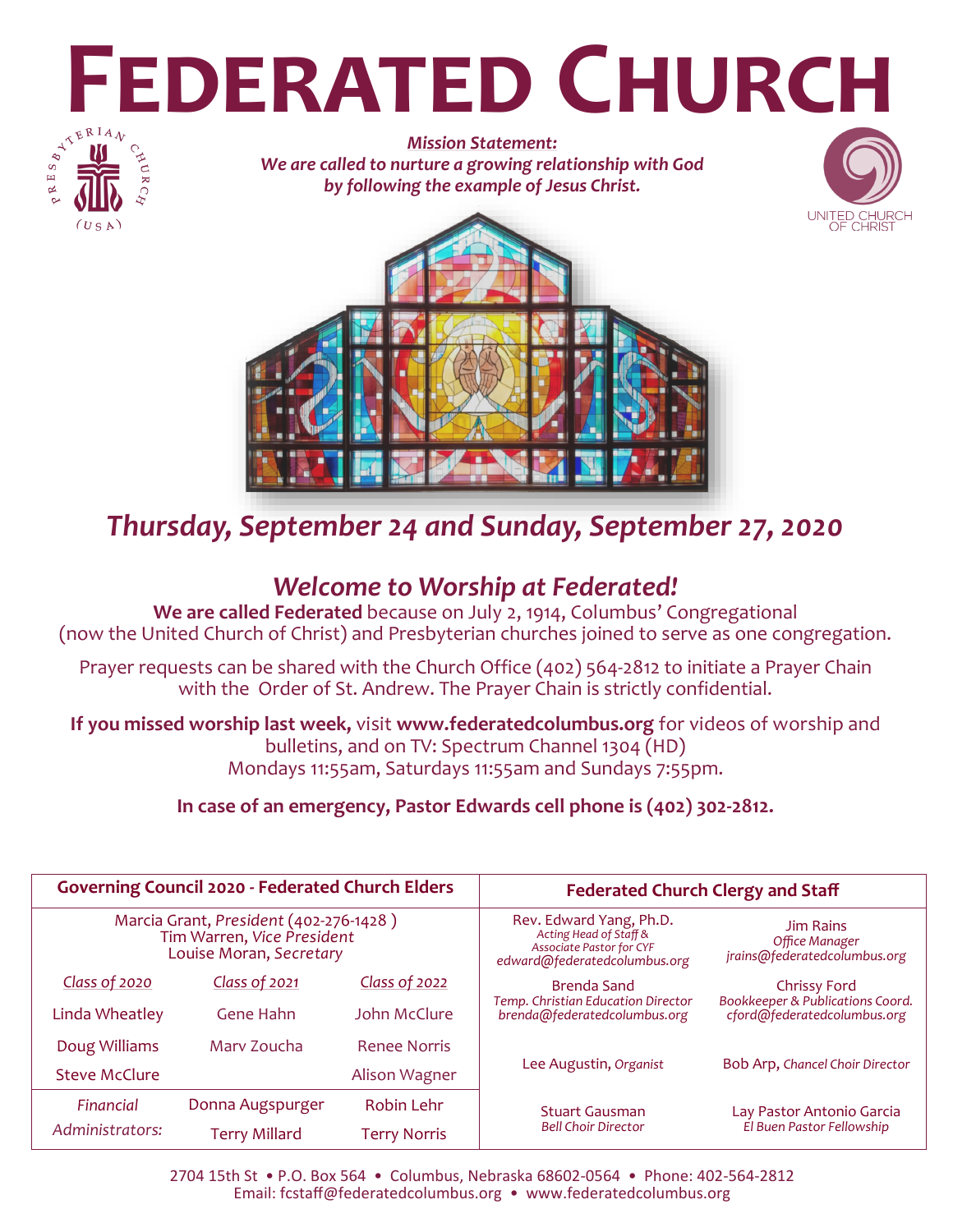#### *JOYS & CONCERNS*

♦ If you have any joys or concerns, please share with the congregation by informing the office.

 Prayers are offered for the family of Lois Schultz, who passed away Wednesday, September 23rd. A Private Family Graveside Service was held on Friday, September 25, 2020 at the Cedar Lawn Cemetery in Gresham, Nebraska with Rev. Edward Yang officiating. Pray for Sondra Burnett as she continues chemotherapy treatment for ovarian cancer.

◆ Pray for Karel Morris, sister of Marilyn & Ben Vrana, who continues chemotherapy.

◆ Pray for Elda Juhnke, mother of Kathy & Kenn Leischner, who has begun hospice care

◆ Pray for Carol Sand, mother of Mike & Brenda Sand, who has begun hospice care.

 Pray for Paula Lange, who fractured her ankle on Friday, September 18th, had surgery on the 22nd and will now be recovering at home. Prayers are offered for the family of Leslie Tenski, Administrator of Prairie Village. Her husband, Steve, passed away Wednesday, September 16th. Funeral services were held Monday, September 21st in St. Edward, NE.

 Prayers are offered for John Novotny's deployment with Red Cross relief in Baton Rouge, Louisiana following Hurricane Laura. Pray for people affected by wildfires in the west

and storms/hurricanes in the south. Pray for those experiencing loss due to COVID-

19.

From Homestead Presbytery:

#### *Craig*

"Our biggest prayer is that one of the churches in our parish will likely be closed by the end of September (not a Presbyterian Church). We could use prayers for moving forward as a 2 church parish. Praise that we've been able to worship in church again for the past couple months."

#### *THIS WEEK AT FEDERATED CHURCH*

**Sunday, September 27** 9:00am Education Hour, Ed Center & Upper Room 10:00am Sunday Worship Service, Sanctuary **Monday, September 28** 9:00am Calico Club Sewing, Fellowship Hall **Tuesday, September 29** 1:00pm Lectionary Afternoon Bible Study, EC 8 & Online Zoom Meeting 6:30pm Personnel Committee Meeting, EC 7 6:30pm Scouts Leadership Meeting, Fellowship Hall **Wednesday, September 30** 10:00am Staff Meeting, AD 2 11:00am Worship Planning Meeting, EC 7 4:30pm Lectionary Afternoon Bible Study, Online Zoom Meeting 6:30pm Youth Club, Upper Room **Thursday, October 1** 6:15pm Scouts Roundtable, Fellowship Hall 6:30pm Thursday Worship Service, Sanctuary 7:30pm Order of the Arrow, EC 8 **Friday, October 2** No Events **Saturday, October 3** No Events **Sunday, October 4** 9:00am Education Hour, Ed Center & Upper Room 10:00am Sunday Worship Service, Sanctuary

**Meals on Wheels Information!** Federated church will have Meals on Wheels delivery the week of **September 28 - October 2.** Coordinator will be Jean Royer. 564-8012 or 910-6688.

**Rescue Mission Meal Volunteers needed urgently!** Federated church is scheduled to take meals to the Rescue Mission on Friday, October 9th. There is a sign up sheet in the Narthex (or call the church office) if you are able to help!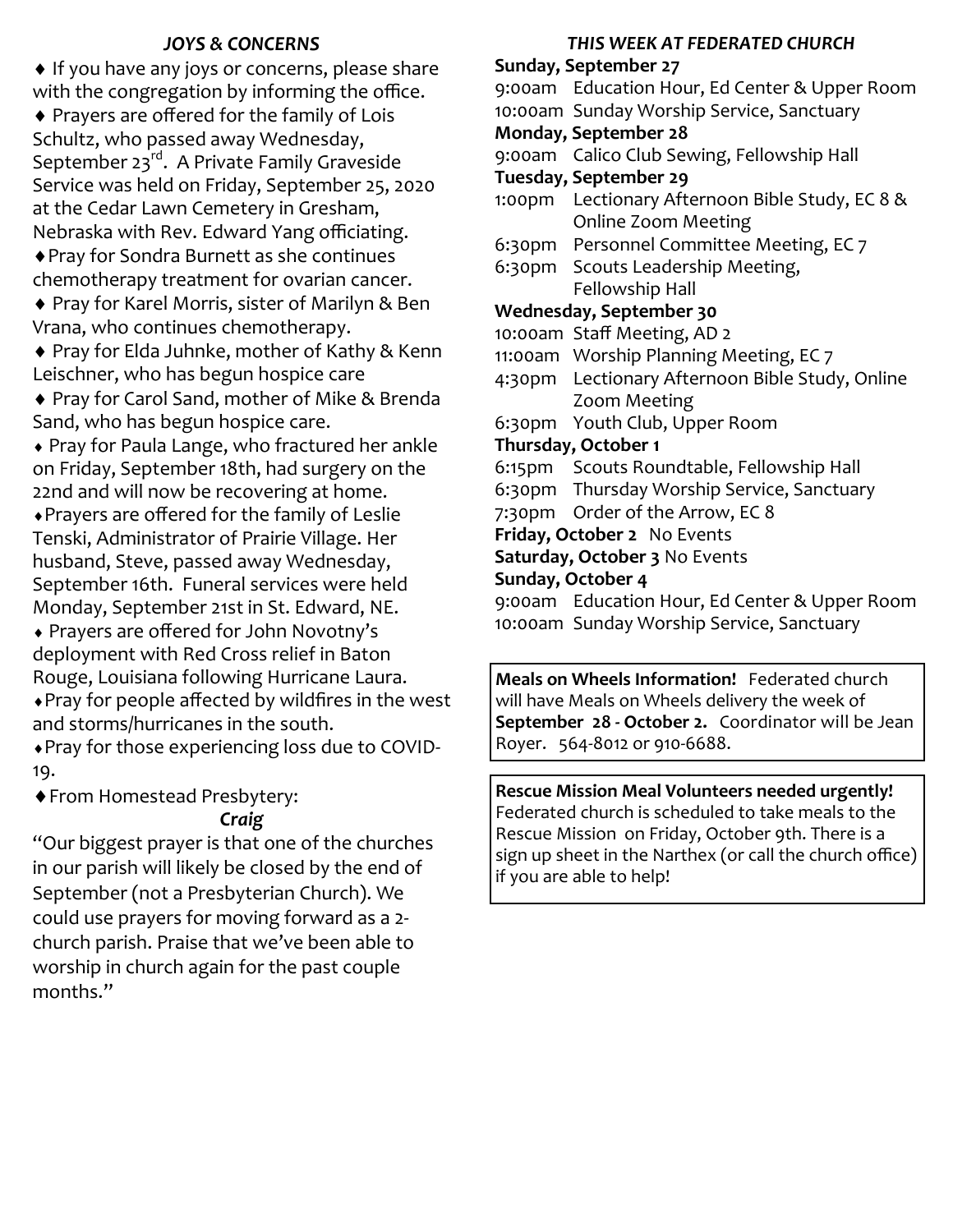## **We Gather To Worship God**

Thursday, September 24, and Sunday, September 27, 2020 Hymns, Songs, Prayers, and liturgies in **Bold** are for the participation of the **Congregation** *The Prelude invites us to begin our time of worship; please take this time for silent reflection.*

Prelude *Lift Thine Eyes from "Elijah"* Mendelssohn **Blessed Assurance, Jesus Is Mine! ARR. THYGERSON** *Fanfare for Fall* **CALLAHAN** Lee Augustin, Organ & Piano

#### Welcome & Announcements

**CALL TO WORSHIP CALL TO WORSHIP CALL TO WORSHIP** *Feasting on the Word & Presbyterian Outlook* 

One: Praise the Lord who is our provider.

- **All: The Lord is our hope. Our trust is in God.**
- One: God brought us out of bondage and has made us free.
- **All: The Lord is our hope. Our trust is in God.**
- One: Glorious are the deeds of our God, and mighty are his acts.
- **All: The Lord is our hope. Our trust is in God.**

#### **Opening Song** *What a Beautiful Name* Fielding/Ligertwood

By Playback Media

#### **Unison Prayer of Confession**

**Gracious God, you instruct us to look to the interest of others, to be of the same mind that was in Christ Jesus. We are to do nothing from selfish ambition or conceit, but instead serve you with humility and patience. We know your will, we even say we will do it, and yet too often we fail to follow your commandments. We act out of self-interest. We regard others as less than ourselves. We neglect your teachings to care for the least of these. We refuse to follow you, go our own way and then wonder why we are so lost. Remind us of your mercy, Lord, of your steadfast love and your promise to forgive those who humbly repent and turn to you. Hear our prayer, work within us and enable us to do your will.** 

#### **Moment for Silent Prayer**

#### **Assurance of Pardon**

One: Good and upright is the Lord; therefore God instructs sinners in the way.

- **All: The Lord leads the humble in what is right, and teaches the humble the way.**
- One: Friends, believe the good news,
- **All: through Jesus Christ we are forgiven.**

#### **Passing the Peace**

One: With forgiveness, we have peace with God and one another. May the peace of Christ be with you.

#### **All: And also with you.**

One: Please share a sign of peace with one another.

# **CHILDREN'S MOMENT (SUN.)** Bibles for 3 Year Olds and 3<sup>rd</sup> Graders

Brenda Sand, CE Director, and Christian Education Committee

# **Listening for God's Word**

PRAYER FOR ILLUMINATION **PRAYER FOR ILLUMINATION** Scripture Reading LETTER OF PAUL TO THE PHILIPPIANS 2:1-13